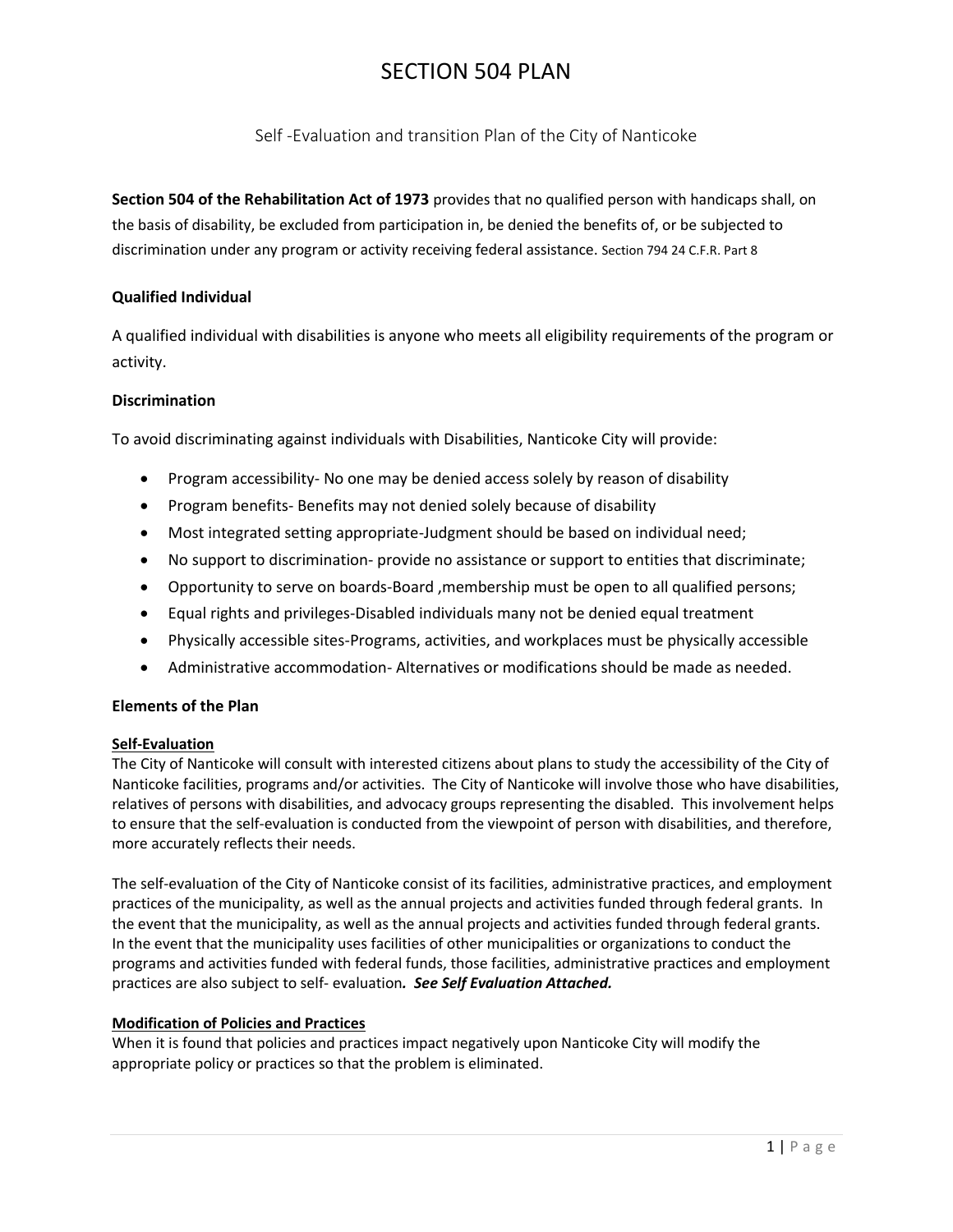# **Transition Plan**

In the event that the City of Nanticoke's facilities, programs and/or activities cannot be made accessible by making administrative changes, structural changes will be necessary. A transition plan outlining those changes will be developed. The plan should identify the steps required to complete the structural modifications. Interested citizens, especially disabled citizens, should be recruited to help develop a plan.

- 1) Identify the physical obstacles that limit the programs accessibility to persons with disabilities;
- 2) Describe in detail the methods to be used in making the facilities in question accessible;
- 3) Set forth the schedule of tasks, identifying actions to be taken within the first year;
- 4) Identify the official responsible for implementing the plan (the Section 504 Officer mentioned below)and
- 5) Identify those who assisted the recipient in preparing the transition plan.

## **Longevity of Plan**

- I. Municipality- Self-Evaluation and transition plans, if necessary, once completed and brought into compliance for the City of Nanticoke will remain in effect until such a time as location or new process changes and another self-evaluation is necessary. Documentation must be kept in Master file of the Municipality CDBG/HOME/ESG/CDBG-DR
- II. Projects/Activities- Self-Evaluation and transition plan, if necessary are required yearly for every new project of the municipality.

 Documentation must be kept in the (CDBG/HOME/ESG/CDBG-DR) Program File *(For Grantees with 15 or more employees the following must be in place)*

## **Designation of Section 504 Officer**

The City of Nanticoke has designated a person to oversee Nanticoke City's compliance efforts. The section 504 Officer has a thorough working knowledge of federal accessibility requirements since he/she is responsible for ensuring the municipality's compliance and for initiation continued compliance efforts. The Section 504 officer will take the lead in evaluating the municipality's facilities, programs and practices, and in drafting the transition plan if one is needed. All the accompanying administrative details should be monitored or carried out by this compliance officer. Keeping the municipality on target with the transition plan schedule is also part of her or his responsibility.

## **Grievance Procedure**

The grievance procedure provides for timely resolution of discrimination complaints which are lodged against Nanticoke City and which pertain to the accessibility of the municipality's policies and practices. *(Grievance Procedure Attached)*

## **Discrimination Complaints**

Any person who believes he or she has been discriminated against or any representative of such a person may file a confidential complaint with:

## **Local Section 504 Officer**

Jack Minsavage 15 E. Ridge Street Nanticoke, Pa 18634 (570) 735-2800 ext. 104 fax (570) 258-0905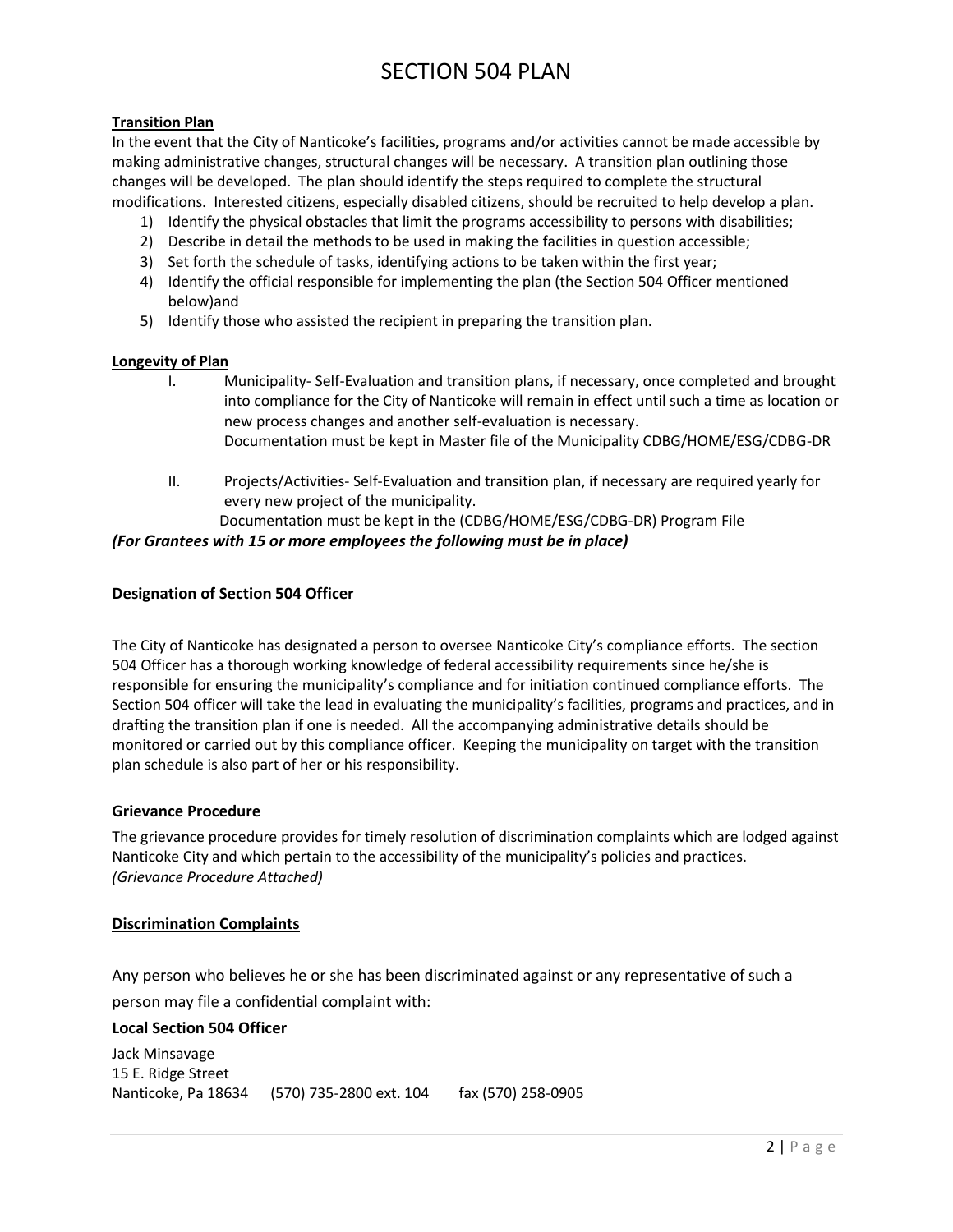# **U.S. Department of Housing and Urban Development**

FHEO/Regional III Office Mid-Atlantic Office 100 Penn Square East, 12<sup>th</sup> Floor Philadelphia, PA 19107 (215) 861-7643 fax (215) 656-3449

## **U.S. Department of Housing and Urban Development**

Pittsburgh FHEO Field Office Moorhead Federal Building 1000 Liberty Avenue Pittsburgh, PA 15222 (412) 644-5449 or (412) 644-6353 fax (412) 644-6516

The written complaint will be filed within 180 days of the alleged discriminatory act unless good cause can be shown for delay. The complaint will show the name and address of the offending party, along with the details of the events leading to the charge of discrimination.

#### **Notice of Nondiscrimination**

The City of Nanticoke will make initial and continuing efforts to notify their participants, beneficiaries, applicants, and employees that the municipality does not discriminate on the basis of disability in its federally funded programs, services, activities and practices. The Section 504 Officer will be available for the questions and comments. Initial and ongoing notification of nondiscrimination will be published using media that can be expected to reach vision and hearing impaired individuals, which may include radio announcements and large print flyers and newspaper notices. Also notifications will be published in multi-languages to reach persons of the community with Limited-English proficiency.

## **Sub recipient Remedial and Affirmative Action**

All sub-recipients of federal grant funds through the City of Nanticoke are required to adhere to the regulations of Section 504 in their provision of services or projects. Should the City of Nanticoke determine that disabled individuals have been discriminated against by a sub-recipient of funding appropriate remedial and affirmative action will be required to the extent that the City of Nanticoke deems necessary. The City of Nanticoke will also determine what action should be taken in order to remedy prior discriminations.

## **Review of Non-Housing Activities**

A person with disabilities who is otherwise qualified to participate in a Nanticoke City program and activity or use publicly owned facilities of the municipality should not be denied the benefits of or excluded from participation in those programs or activities simply because the buildings or structures which house them are inaccessible. Facilities, programs, and activities will be designed so that persons with disabilities can generally participate in all the activities that are federally funded.

## **Review of Housing Activities** Housing Units *(if applicable)*

Generally, new multi-family housing projects should be designed and built to be readily accessible to and usable by disabled individuals, according to Section 8.22 (a) of the final rule. Further, the Section states that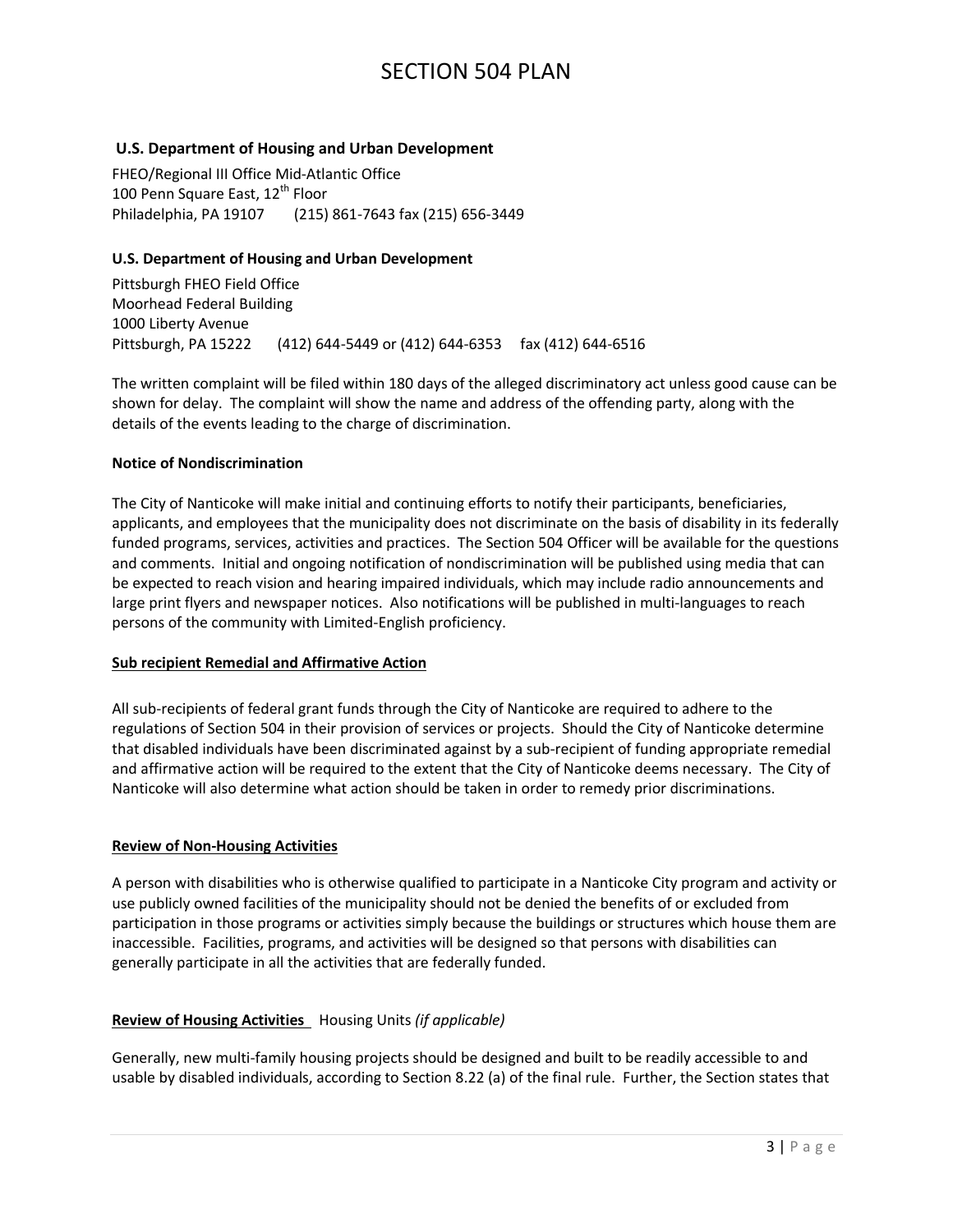at least 5 percent of the total dwelling units, or at least one unit in a multifamily housing project (whichever is greater) shall be made accessible to individuals, who have impaired mobility.

Another 2 percent- or at least one unit- will be made accessible or adaptable for those who have hearing and vision impairments. In this case, accessibility means that the unit is on an accessible route and is either already accessible or adaptable.

When substantial alterations are made to an existing housing project with at least fifteen units and the cost is at least 75 percent of the facilities replacement cost, and then at least 5 percent – or at least one- of the units will be located on an accessible or adaptable route and will be made accessible or adaptable. Another 2 percent- or at least one-unit will be made accessible or adaptable to persons who have hearing or vision impairments. When other alterations are made to exiting housing units, the recipient should, to the maximum extent feasible, make the units readily accessible. This is also the case when common areas are altered when a single space in a dwelling unit is altered. The recipient should continue to create accessible units as units are rehabilitated until at least 5 percent of the units in the project have been made accessible or adaptable.

In determining whether facilities meet federal accessibility requirements, the City of Nanticoke will refer to the Uniform federal Accessibility Standards (UFAS) for details such as acceptable door widths, lavatory heights, and ramp dimensions.

In the event that the City of Nanticoke is able to make programmatic changes that enhance the accessibility of its housing program to disabled applicants or residents, those changes should be identified and implemented.

However, when the only remedy is to make structural changes, the recipient will prepare a transition plan itemizing the changes. In put interested citizens, especially disabled residents, will be included, and the other transition plan requirements listed above apply in this case*. See transitional plan attached*.

# **Other Housing Related Programs Homeowner Rehabilitation Program (if applicable)**

The City of Nanticoke participates in a Homeowner Rehabilitation Program, Nanticoke City will give priority to the selection of projects that will result in dwelling units being made readily accessible to persons with disabilities.

# **Homeowner Programs** (If applicable)

Any housing units newly constructed or rehabilitated using federal assistance will be made accessible upon the request of a prospective buyer. Any required alterations will adhere to the UFAS standards, and the cost of the changes becomes the buyer's responsibility. The cost may be added to the mortgage amount, except that the added cost will not raise either the sales price or the mortgage amount beyond established limits. Historic Properties

Generally, historic properties will be made accessible when they ae altered with federal dollars, unless accessibility would substantially impair the "sign cant historic features" of the [property or result in undue financial and administrative burdens.